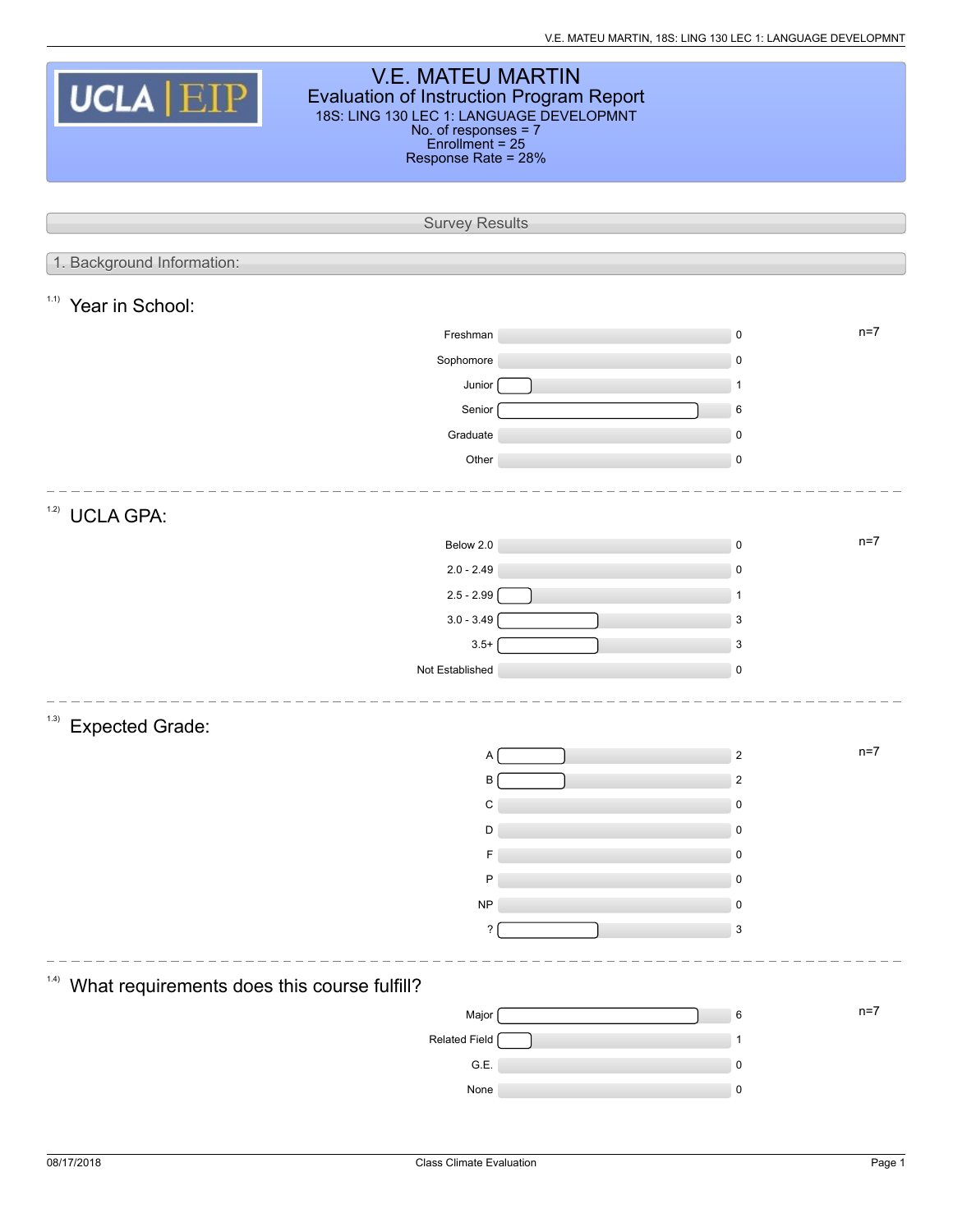| 2. To What Extent Do You Feel That:                                                    |          |  |  |  |                                                                                                    |                                                                                                          |                      |                                                                                                                                                                                                                                                                                                                                                    |
|----------------------------------------------------------------------------------------|----------|--|--|--|----------------------------------------------------------------------------------------------------|----------------------------------------------------------------------------------------------------------|----------------------|----------------------------------------------------------------------------------------------------------------------------------------------------------------------------------------------------------------------------------------------------------------------------------------------------------------------------------------------------|
| Instructor Concern - The instructor<br>was concerned about student<br>learning.        |          |  |  |  |                                                                                                    |                                                                                                          |                      | $n=7$<br>$av = 8.71$<br>$md=9$<br>$dev = 0.76$                                                                                                                                                                                                                                                                                                     |
| <sup>22)</sup> Organization - Class presentations<br>were well prepared and organized. |          |  |  |  |                                                                                                    |                                                                                                          |                      | $n=7$<br>$av = 8.86$<br>$md=9$<br>$dev = 0.38$                                                                                                                                                                                                                                                                                                     |
| Interaction – Students felt welcome in<br>seeking help in or outside of the<br>class.  |          |  |  |  |                                                                                                    |                                                                                                          |                      | $n=7$<br>$av = 8.29$<br>$md=9$<br>$dev = 1.11$                                                                                                                                                                                                                                                                                                     |
| <b>Communication Skills - The</b><br>instructor had good communication<br>skills.      |          |  |  |  |                                                                                                    |                                                                                                          |                      | n=7<br>$av = 8.86$<br>$md=9$<br>$dev = 0.38$                                                                                                                                                                                                                                                                                                       |
| <sup>2.5)</sup> Value - You have learned something<br>vou consider valuable.           |          |  |  |  |                                                                                                    |                                                                                                          |                      | $n=7$<br>$av = 7.71$<br>$md=9$<br>$dev = 1.98$                                                                                                                                                                                                                                                                                                     |
| Overall – Your overall rating of the<br>instructor.                                    |          |  |  |  |                                                                                                    |                                                                                                          |                      | n=7<br>$av = 8.57$<br>$md=9$<br>dev.=0.79                                                                                                                                                                                                                                                                                                          |
| <sup>2.7)</sup> Overall - Your overall rating of the<br>course.                        |          |  |  |  |                                                                                                    |                                                                                                          |                      | $n=7$<br>$av = 7.14$<br>$md=9$<br>$dev = 3.08$                                                                                                                                                                                                                                                                                                     |
| 3. Your View of Course Characteristics:                                                |          |  |  |  |                                                                                                    |                                                                                                          |                      |                                                                                                                                                                                                                                                                                                                                                    |
| 3.1) Subject interest before course                                                    | Low      |  |  |  |                                                                                                    |                                                                                                          |                      | $n=7$<br>$av = 1.57$<br>$md=1$<br>$dev = 0.79$                                                                                                                                                                                                                                                                                                     |
| Subject interest after course                                                          | Low      |  |  |  |                                                                                                    |                                                                                                          |                      | $n=7$<br>$av = 2.43$<br>$md=3$<br>dev.=0.79                                                                                                                                                                                                                                                                                                        |
| Mastery of course material                                                             | Low      |  |  |  |                                                                                                    |                                                                                                          |                      | n=7<br>av.=2.29<br>$md=2$<br>$dev = 0.76$                                                                                                                                                                                                                                                                                                          |
| Difficulty (relative to other courses)                                                 | Low      |  |  |  |                                                                                                    |                                                                                                          |                      | $n=7$<br>$av = 2.43$<br>$md=2$<br>$dev = 0.53$                                                                                                                                                                                                                                                                                                     |
| Workload/pace was                                                                      | Too Slow |  |  |  |                                                                                                    |                                                                                                          |                      | n=7<br>$av = 2.29$<br>$md=2$<br>$dev = 0.49$                                                                                                                                                                                                                                                                                                       |
| Texts, required readings                                                               | Poor     |  |  |  |                                                                                                    |                                                                                                          |                      | n=7<br>$av = 2.29$<br>$md=2$<br>dev.=0.76                                                                                                                                                                                                                                                                                                          |
|                                                                                        |          |  |  |  | Very Low or $\begin{array}{ c c c c c }\n\hline\n0 & 0 & 0 & 1 & 0 & 1 & 0 \\ \hline\n\end{array}$ | Very Low or 0 0 0 0 0 0 1<br>Never 1 2 3 4 5 6 7<br>Very Low or 1 0 0 0 1 0 0 1<br>Never 1 2 3 4 5 6 7 8 | High<br>High<br>High | 0 6 Very High or<br><b>TAN</b> Always<br>4 Very High or<br>Always<br>Very Low or $\begin{array}{ c c c c c c c c c }\n\hline\n& & & & & & \\ \hline\n& & & & & & & \\ \hline\n& 1 & 2 & 3 & 4 & 5 & 6 & 7 & 8 & 9 \\ \hline\n& 1 & 2 & 3 & 4 & 5 & 6 & 7 & 8 & 9\n\end{array}$ Always<br>4 Very High or<br>Always<br>High<br>Too Much<br>Excellent |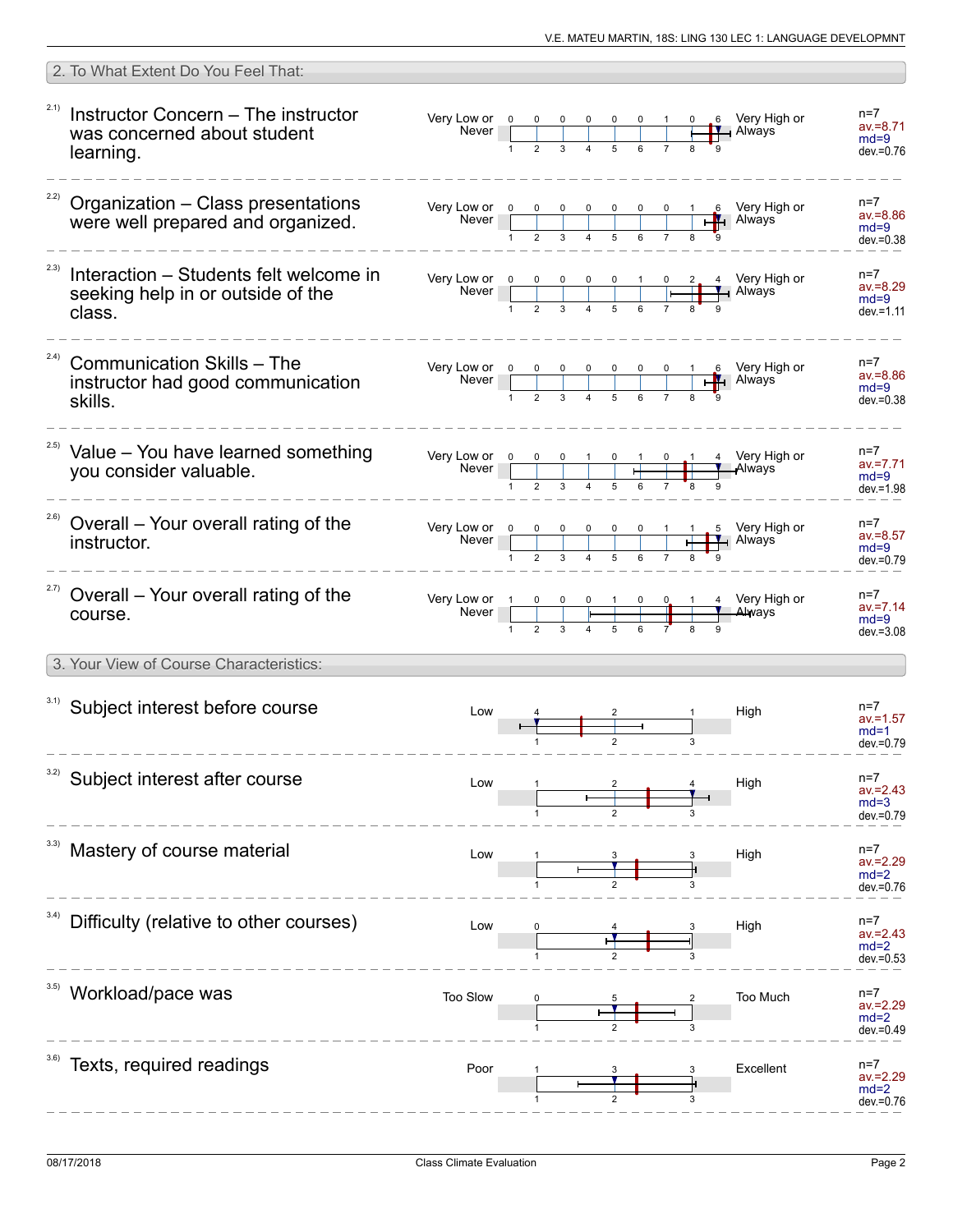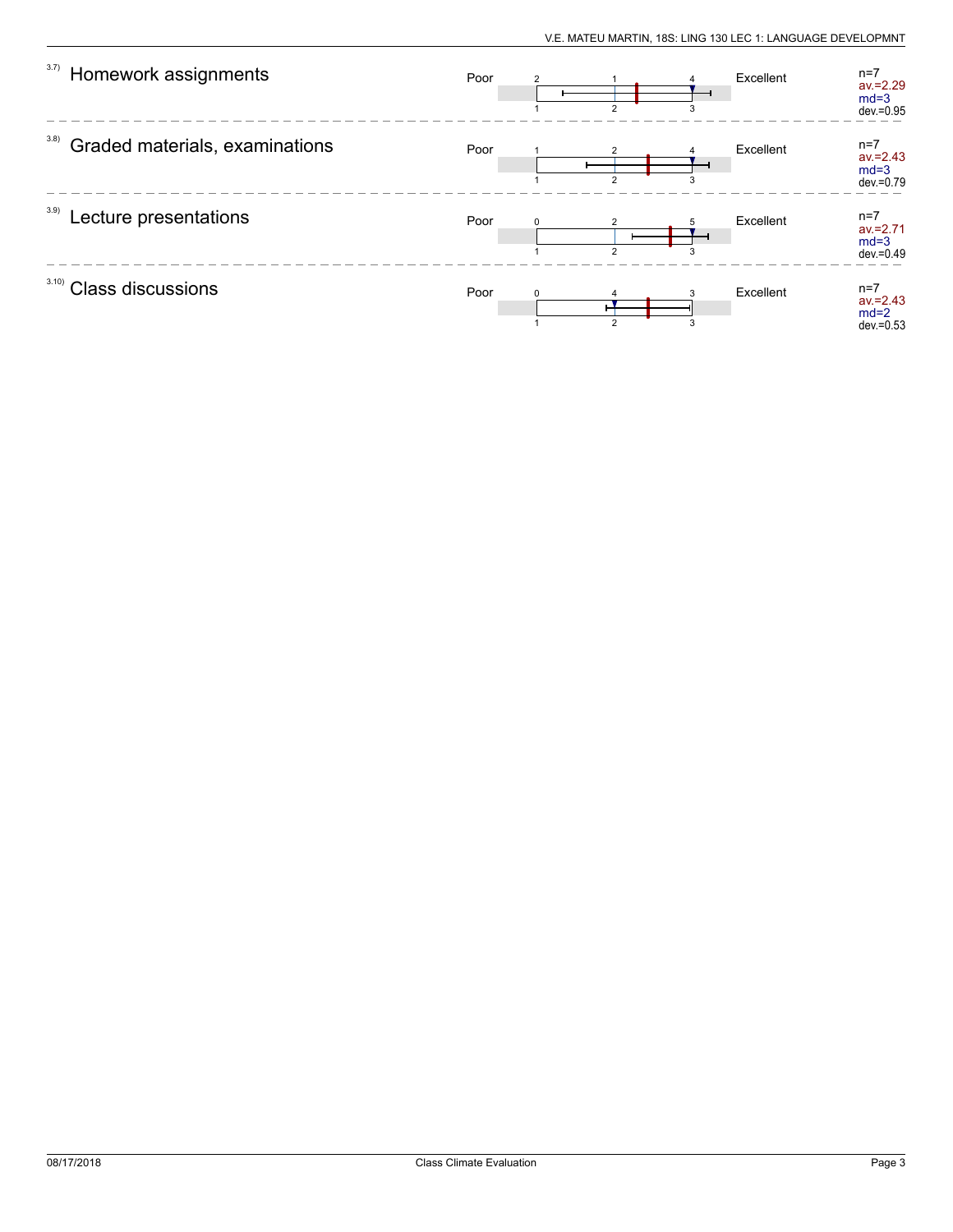# Profile

Subunit: LING

### Name of the instructor: V.E. MATEU MARTIN

Name of the course: (Name of the survey) 18S: LING 130 LEC 1: LANGUAGE DEVELOPMNT

Values used in the profile line: Mean

#### 2. To What Extent Do You Feel That:

- 2.1) Instructor Concern The instructor was concerned about student learning.
- 2.2) Organization Class presentations were well prepared and organized.
- 2.3) Interaction Students felt welcome in seeking help in or outside of the class.
- 2.4) Communication Skills The instructor had good communication skills.
- 2.5) Value You have learned something you consider valuable.
- $2.6$ ) Overall Your overall rating of the instructor.
- $2.7)$  Overall Your overall rating of the course.

| Very Low or<br>Never | Very High or<br>Always | $n=7$ | $av = 8.71$ |
|----------------------|------------------------|-------|-------------|
| Very Low or<br>Never | Very High or<br>Always | $n=7$ | $av = 8.86$ |
| Very Low or<br>Never | Very High or<br>Always | $n=7$ | $av = 8.29$ |
| Very Low or<br>Never | Very High or<br>Always | $n=7$ | $av = 8.86$ |
| Very Low or<br>Never | Very High or<br>Always | $n=7$ | $av = 7.71$ |
| Very Low or<br>Never | Very High or<br>Always | $n=7$ | $av = 8.57$ |
| Very Low or<br>Never | Very High or<br>Always | $n=7$ | $av = 7.14$ |

#### 3. Your View of Course Characteristics:

| 3.1) | Subject interest before course         | Low      |  | High      | $n=7$ | $av = 1.57$ |
|------|----------------------------------------|----------|--|-----------|-------|-------------|
| 3.2) | Subject interest after course          | Low      |  | High      | $n=7$ | $av = 2.43$ |
| 3.3) | Mastery of course material             | Low      |  | High      | $n=7$ | $av = 2.29$ |
| 3.4) | Difficulty (relative to other courses) | Low      |  | High      | $n=7$ | $av = 2.43$ |
| 3.5) | Workload/pace was                      | Too Slow |  | Too Much  | $n=7$ | $av = 2.29$ |
| 3.6) | Texts, required readings               | Poor     |  | Excellent | $n=7$ | $av = 2.29$ |
| 3.7) | Homework assignments                   | Poor     |  | Excellent | $n=7$ | $av = 2.29$ |
| 3.8) | Graded materials, examinations         | Poor     |  | Excellent | $n=7$ | $av = 2.43$ |
| 3.9) | Lecture presentations                  | Poor     |  | Excellent | $n=7$ | $av = 2.71$ |
|      | 3.10) Class discussions                | Poor     |  | Excellent | $n=7$ | $av = 2.43$ |